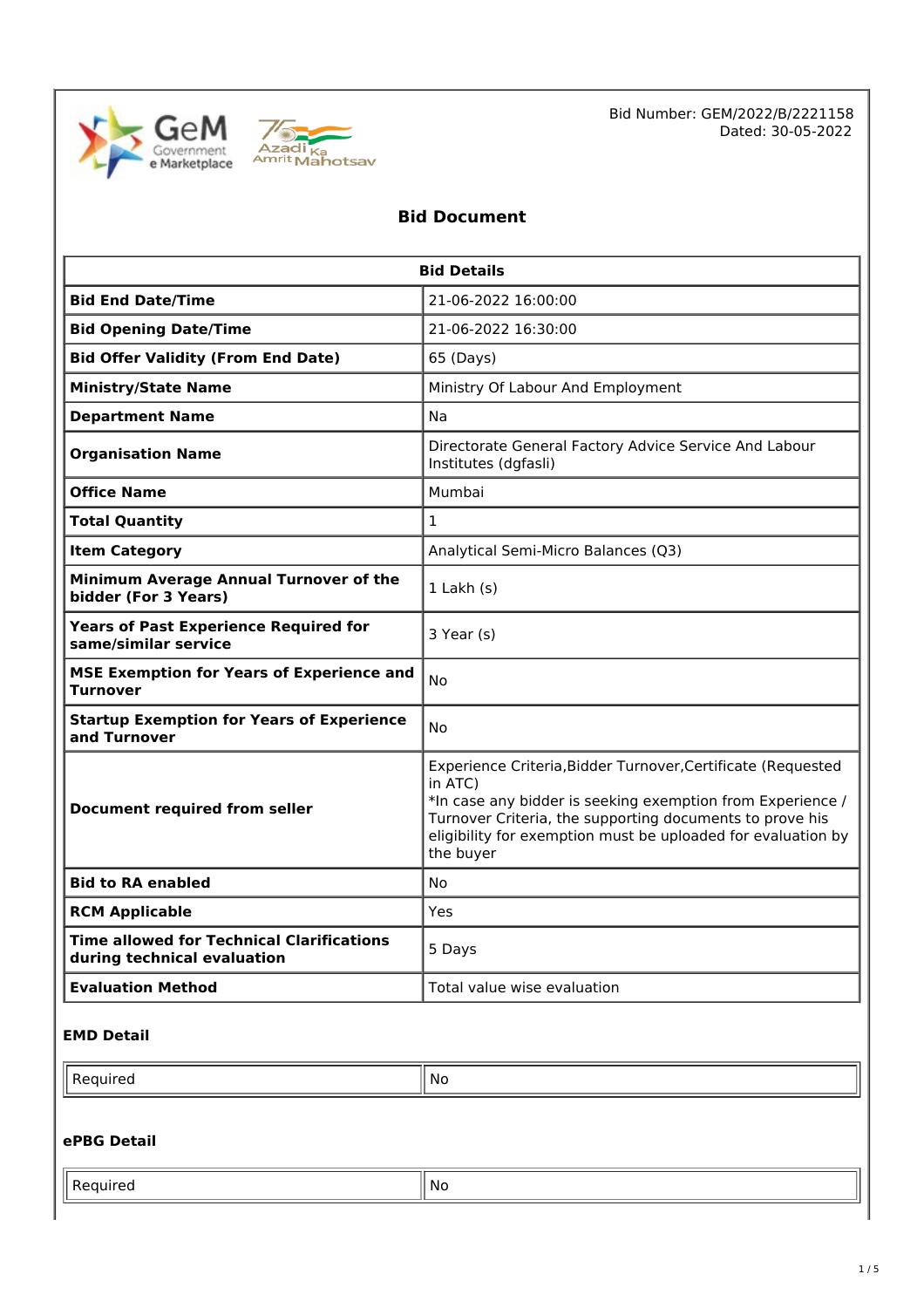## **Splitting**

Bid splitting not applied.

## **MII Purchase Preference**

MII Purchase Preference  $\|\mathsf{No}\|$ 

#### **MSE Purchase Preference**

MSE Purchase Preference Yes

1. The minimum average annual financial turnover of the bidder during the last three years, ending on 31st March of the previous financial year, should be as indicated above in the bid document. Documentary evidence in the form of certified Audited Balance Sheets of relevant periods or a certificate from the Chartered Accountant / Cost Accountant indicating the turnover details for the relevant period shall be uploaded with the bid. In case the date of constitution / incorporation of the bidder is less than 3-year-old, the average turnover in respect of the completed financial years after the date of constitution shall be taken into account for this criteria.

2. Experience Criteria: In respect of the filter applied for experience criteria, the Bidder or its OEM {themselves or through reseller(s)} should have regularly, manufactured and supplied same or similar Category Products to any Central / State Govt Organization / PSU / Public Listed Company for number of Financial years as indicated above in the bid document before the bid opening date. Copies of relevant contracts to be submitted along with bid in support of having supplied some quantity during each of the Financial year. In case of bunch bids, the category of primary product having highest value should meet this criterion.

3. Purchase preference to Micro and Small Enterprises (MSEs): Purchase preference will be given to MSEs as defined in Public Procurement Policy for Micro and Small Enterprises (MSEs) Order, 2012 dated 23.03.2012 issued by Ministry of Micro, Small and Medium Enterprises and its subsequent Orders/Notifications issued by concerned Ministry. If the bidder wants to avail the Purchase preference, the bidder must be the manufacturer of the offered product in case of bid for supply of goods. Traders are excluded from the purview of Public Procurement Policy for Micro and Small Enterprises. In respect of bid for Services, the bidder must be the Service provider of the offered Service. Relevant documentary evidence in this regard shall be uploaded along with the bid in respect of the offered product or service. If L-1 is not an MSE and MSE Seller (s) has/have quoted price within L-1+ 15% (Selected by Buyer)of margin of purchase preference /price band defined in relevant policy, such Seller shall be given opportunity to match L-1 price and contract will be awarded for 25%(selected by Buyer) percentage of total QUANTITY.

4. Estimated Bid Value indicated above is being declared solely for the purpose of guidance on EMD amount and for determining the Eligibility Criteria related to Turn Over, Past Performance and Project / Past Experience etc. This has no relevance or bearing on the price to be quoted by the bidders and is also not going to have any impact on bid participation. Also this is not going to be used as a criteria in determining reasonableness of quoted prices which would be determined by the buyer based on its own assessment of reasonableness and based on competitive prices received in Bid / RA process.

## **Section 9(3) Of GST**

Where ever RCM is applicable, sellers (Regular GST registered seller who opted out of FCM, unregistered seller, seller registered under composition scheme)will be forced to put Zero GST and GST cess in their bids. Buyer will have liability of paying the GST and GST cess to the government on the specified rate mentioned by them in this Bid.

## **Analytical Semi-Micro Balances ( 1 pieces )**

#### Brand Type Registered Brand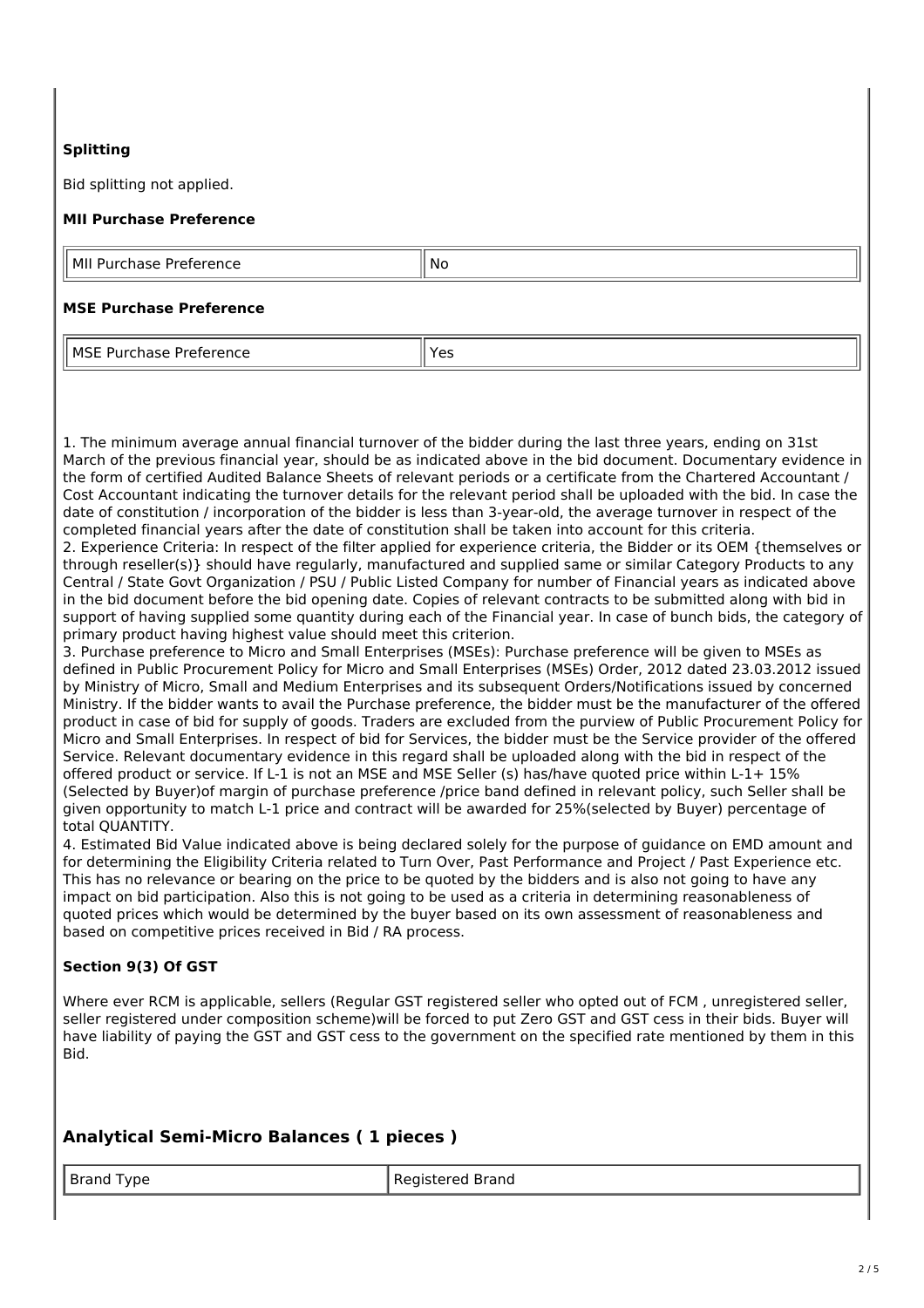## **Technical Specifications**

\* As per GeM Category [Specification](https://bidplus.gem.gov.in/bidding/bid/showCatalogue/q6v9tjfX0vVE8eZeXn-6HN4NZ3TRJ_SYPzfTrksDigc)

| <b>Specification</b> | <b>Specification Name</b>            | <b>Bid Requirement (Allowed Values)</b>                                      |  |  |
|----------------------|--------------------------------------|------------------------------------------------------------------------------|--|--|
| Performance          | <b>Diameter of Pan Size</b>          | 100.0, 80.0                                                                  |  |  |
| Parameter            | <b>Stabilization Time</b>            | 5.0                                                                          |  |  |
|                      | Readability                          | 1.0e-5, 1.0E-5                                                               |  |  |
|                      | <b>Weighing samples/Capacity</b>     | 210.0                                                                        |  |  |
|                      | Counting Minimum Weight, mg          | 0.01                                                                         |  |  |
|                      | <b>Linearity</b>                     | $+/-0.0001$ g, $+/-0.0002$ g, $+/-0.0003$ g, $+/-0.0005$ g, $+/-$<br>0.0065q |  |  |
| Display Parameter    | Resolution, mg                       | 0.01                                                                         |  |  |
|                      | Display Refresh, times per<br>second | 0                                                                            |  |  |
|                      | <b>Display</b>                       | High contrast display, Touch screen display, Analog<br>display, LCD          |  |  |
| <b>Technical</b>     | Calibration                          | Internal                                                                     |  |  |
| Specification        | Interfaces                           | <b>RS232</b>                                                                 |  |  |
|                      | Weighing units                       | g                                                                            |  |  |
|                      | Languages                            | English                                                                      |  |  |
| Additional           | <b>Features</b>                      | Stability Indicator, Evaporation Trap, NA                                    |  |  |
| Parameter            | <b>Standard Accessories</b>          | WinCT in CDROM, Manual, AC Adapter, Reference<br>Card, NA                    |  |  |
| Shelf life           | Warranty                             | 5, 1, 2, 3, 4 Or higher                                                      |  |  |

## **Additional Specification Parameters - Analytical Semi-Micro Balances ( 1 pieces )**

| <b>Specification Parameter</b><br><b>Name</b> | <b>Bid Requirement (Allowed Values)</b> |  |
|-----------------------------------------------|-----------------------------------------|--|
| require NABL calibration<br>ll certificate    | from NABL Laboratory                    |  |

\* Bidders offering must also comply with the additional specification parameters mentioned above.

## **Input Tax Credit(ITC) and Reverse Charge(RCM) Details**

| <b>ITC on</b> | <b>ITC on GST</b> | <b>RCM</b>        | <b>GST</b> as per | <b>GST Cess 1 as</b> | <b>GST Cess 2 as</b> | <b>Optional</b> |
|---------------|-------------------|-------------------|-------------------|----------------------|----------------------|-----------------|
| <b>GST</b>    | <b>Cess</b>       | <b>Applicable</b> | <b>RCM</b>        | per RCM              | per RCM              | <b>RCM</b>      |
| <b>NA</b>     | NА                | Yes               | 18%               | NA                   | NA                   | No              |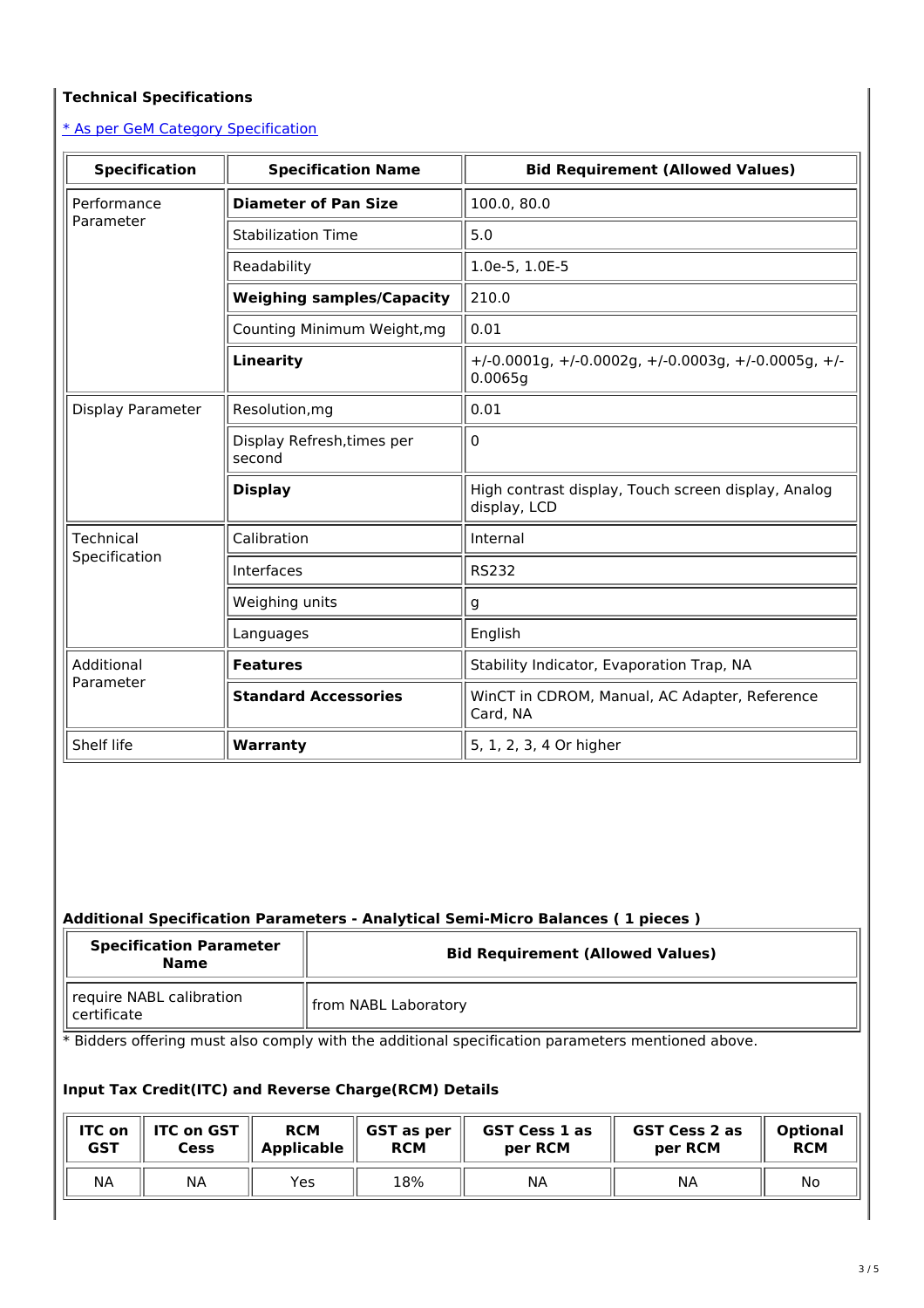## **Consignees/Reporting Officer and Quantity**

| S.No. | <b>Consignee/Reporti</b><br>ng Officer | <b>Address</b>                                                                                                                                                                                                                | Quantity | <b>Delivery Days</b> |
|-------|----------------------------------------|-------------------------------------------------------------------------------------------------------------------------------------------------------------------------------------------------------------------------------|----------|----------------------|
|       | Acharekar                              | 400022, CENTRAL LABOUR<br>INSTITUTE DIRECTORATE<br><b>GENERAL FACTORY ADVICE</b><br>Dhanashree Hemant    SERVICE AND LABOUR<br>INSTITUTES, VYAAVASAYIK<br>SURAKSHA AUR SWASTHYA<br>BHAVAN, N.S.MANKIKAR MARG,<br>SION, MUMBAI |          | 45                   |

# **Buyer Added Bid Specific Terms and Conditions**

#### 1. **Generic**

Bidders are advised to check applicable GST on their own before quoting. Buyer will not take any responsibility in this regards. GST reimbursement will be as per actuals or as per applicable rates (whichever is lower), subject to the maximum of quoted GST %.

#### 2. **OEM**

IMPORTED PRODUCTS: In case of imported products, OEM or Authorized Seller of OEM should have a registered office in India to provide after sales service support in India. The certificate to this effect should be submitted.

#### 3. **Certificates**

Bidder's offer is liable to be rejected if they don't upload any of the certificates / documents sought in the Bid document, ATC and Corrigendum if any.

### 4. **Certificates**

ISO 9001: The bidder or the OEM of the offered products must have ISO 9001 certification.

#### 5. **Certificates**

Material Test Certificate Should Be Sent Along with The Supply. The Material Will Be Checked by Buyer's Lab & the Results of the Lab will be the Sole Criteria for Acceptance of the Item.

### 6. **Certificates**

The bidder is required to upload, along with the bid, all relevant certificates such as BIS licence, type test certificate, approval certificates and other certificates as prescribed in the Product Specification given in the bid document.

#### 7. **Warranty**

Successful bidder will have to ensure that adequate number of dedicated technical service personals / engineers are designated / deployed for attending to the Service Request in a time bound manner and for ensuring Timely Servicing / rectification of defects during warranty period, as per Service level agreement indicated in the relevant clause of the bid.

### 8. **Service & Support**

Availability of Service Centres: Bidder/OEM must have a Functional Service Centre in the State of each